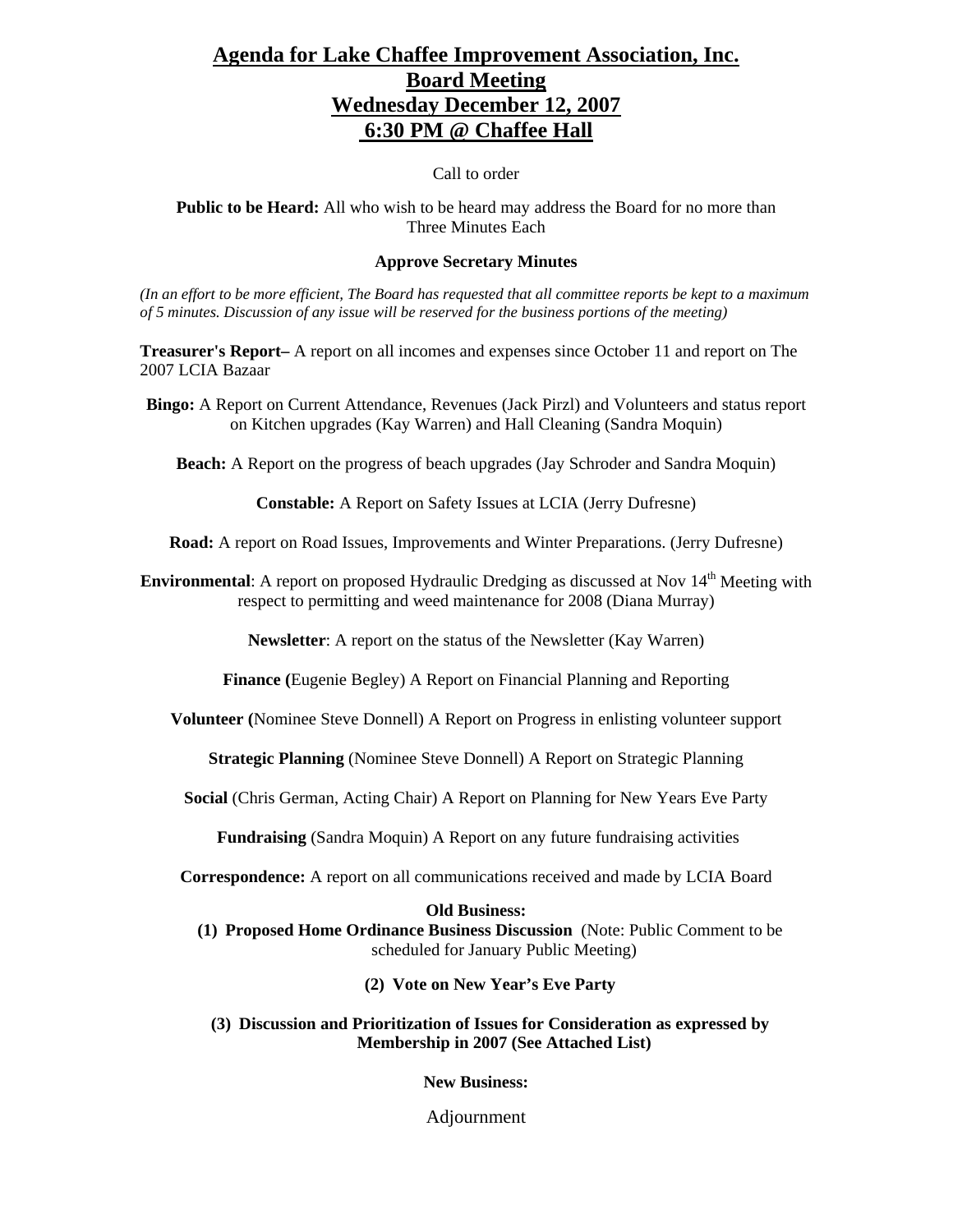# Issues for Consideration by 2007-2008 LCIA Board of Directors Prepared by Capt. Chris German, LCIA President for December 12, 2007 Board of Directors Meeting

These are a list of issues facing the various facets of our Association. While this list is extensive it is no way complete and will need to be amended as we move forward in our understanding of our Association.

Treasure's Issues:

- \*Need to Develop a 3-5-10 Year Master Plan for Accounting Practices and Financial Plan
- \*Develop a complete Expense and Revenue Sheet for all Association operations
- \*Need to Develop Volunteers to Implement Plan

Secretary Issues:

- \*LCIA Census: Who lives here? Their Families? What do they want to see happen? How would they like to be contacted?
- \*Develop a more efficient and cost effective system to communicate with members
- \*Need to Develop a 3-5-10 Year Master Plan and communicate it to the members
- \*Need to Develop Volunteers to Implement Plan

Infrastructure Issues:

- \*Written Assessment of Road Conditions needs to be prepared
- \*Develop a 3-5-10 Year Plan to Address continued Road Improvement
- Develop a Volunteer Crew to trim back trees and weeds for Fire & Emergency access
- \*Need to Develop a Plan to Maintain Landscaping at Hall, Docks and Beaches
- Need to Develop a Plan to Empty Trash at Beaches
- \*Need to Assess and Plan Septic System Maintenance at Hall
- \*Need to Develop Volunteers to Implement Plan
- \*Need to Investigate and assess road run off issues contributing to turbidity of lake water

Lake Issues:

- \*Solicit Bids and Develop a Plan to Assess Weeds and Identify Issues causing greening of Lake Chaffee (Bid from George Knocklein)
- \*Need to address Sewage System for Lake Chaffee
- Need to Develop Volunteers to Implement Plan
- Need to Develop Plan to Clean Islands
- \*Need to Develop a 3-5-10 Year Plan to Maintain Lake Water Quality
- \*Need to develop and enact 3-5-10 Year Plan for Lake and Fisheries Management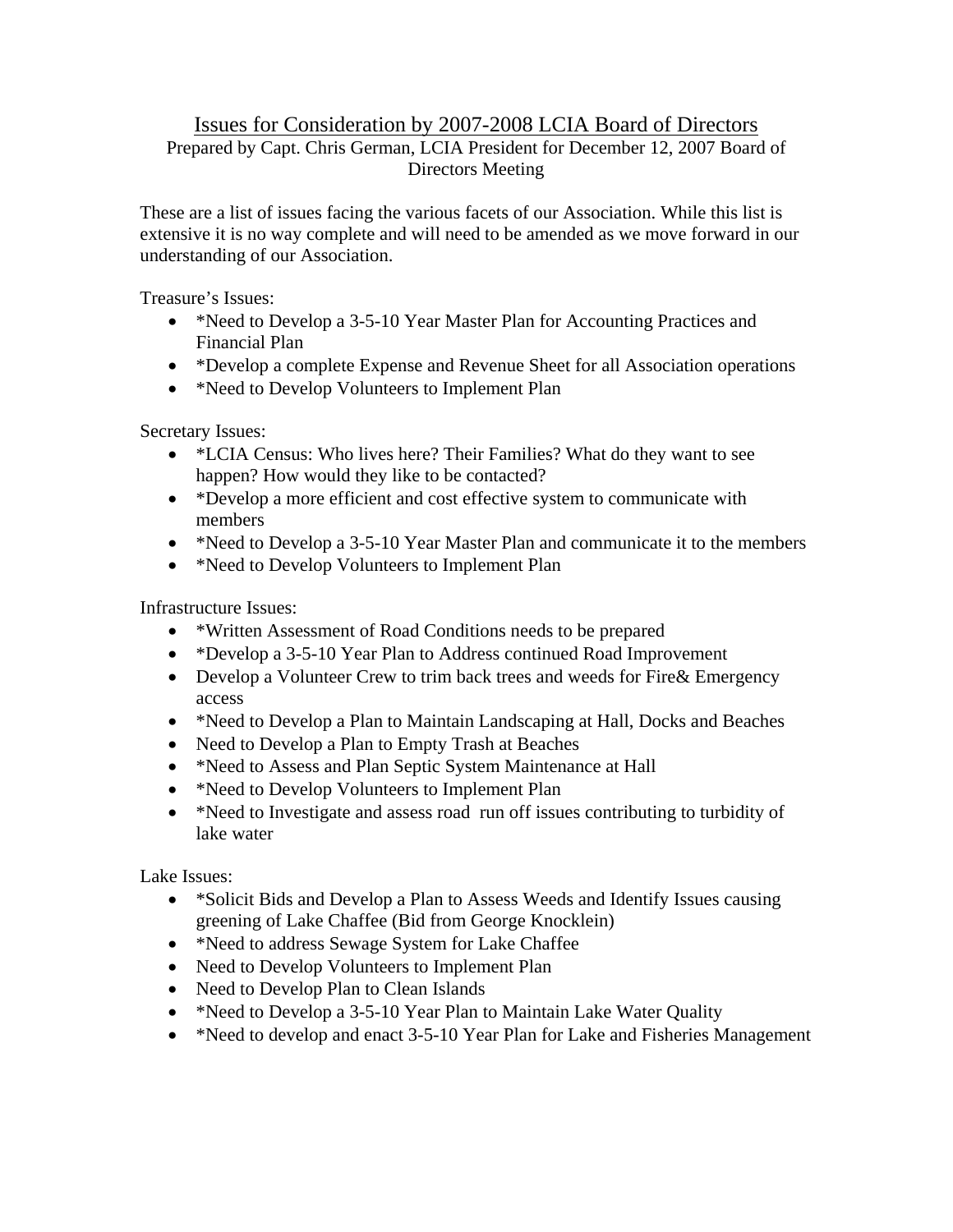Legal and Organizational Issues:

- \*Need to Retain Legal Council for Board and LCIA
- \*Need to Clarify Legal Existence under Connecticut State Law
- Need to Address Meeting Schedule as provided in By Laws
- Need to implement a more democratic Elections procedure for 2008 Elections including prescribed nominations procedure
- Need to write and implement Free Speech and Freedom of Information Polices for our members.

\* Note: The asterisked items are interrelated items that may relate to a broader plan for the Association. At the November 14, 2007 Board Meeting, the directors expressed an interest in delving into some of the broader issues of concern that our members have expressed over the last six months in an effort to be more effective and progressive. While these asterisked issues are ongoing and complicated in nature to remediate, the Board has agreed to discuss the issues and attempt to brainstorm a plan to begin to address the larger picture that affects the future of our Association and of which each these issues are integral parts. This list is designed to begin a positive public dialogue and it is the hope of the preparer that we will add to, adjust wording and begin to involve our members in solving and addressing the broad spectrum of interconnected issues that will and are affecting our residents.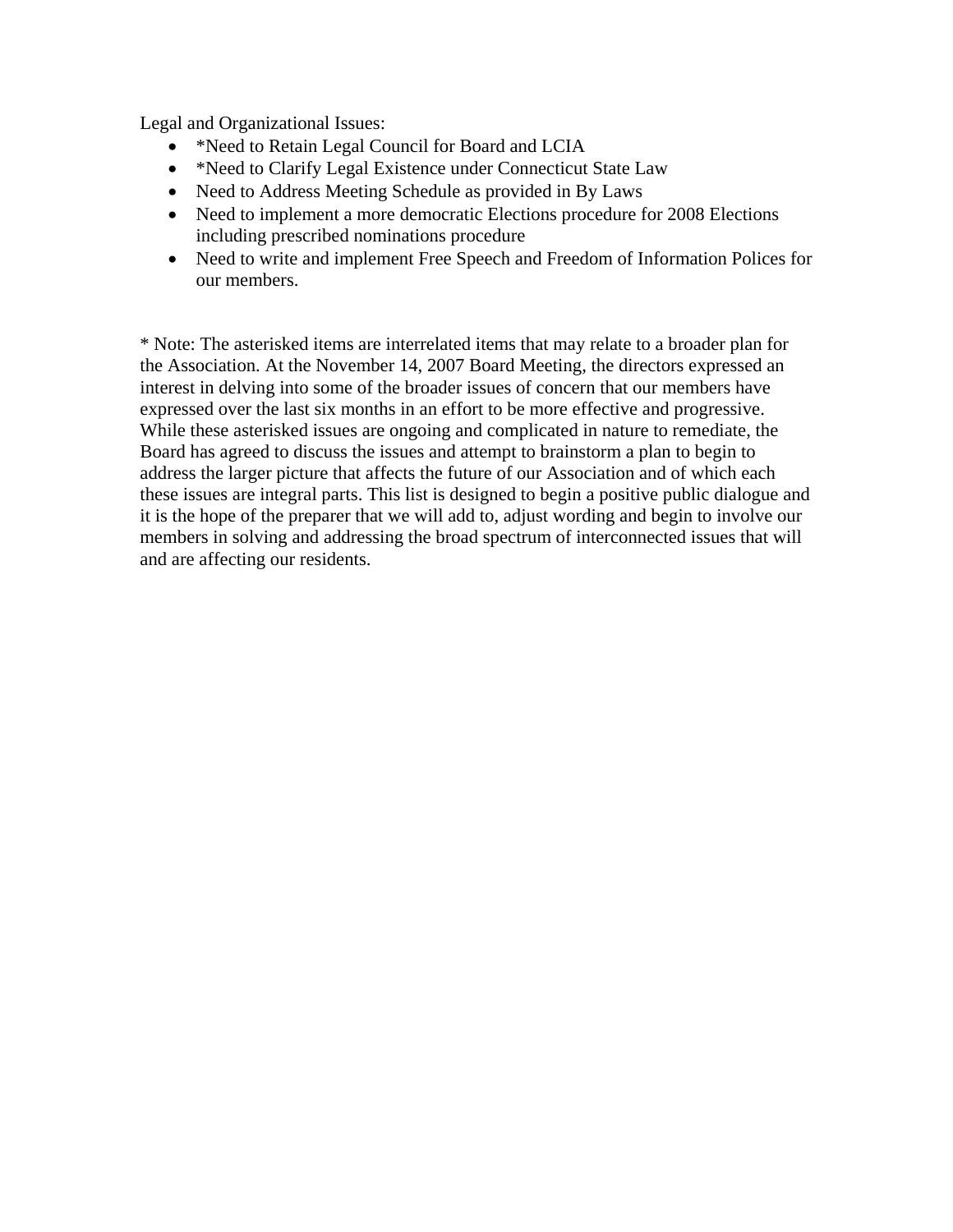## **Robert W. Layton**

|       | <b>From:</b> Chris German [chris.german@gmail.com] |
|-------|----------------------------------------------------|
| Sent: | Thursday, December 06, 2007 10:07 PM               |
| To:   | laurie.layton@lakechaffee.org                      |

**Cc:** Eugenie Bagley; Debbie Coulombe; Stephen Donnell; Jerry Dufresne; Ron LaMonica; Bob Layton; Tom Martin; Mary Michaud; Diana Murray; sscc123@sbcglobal.net

**Subject:** Re: Minutes of Special LCIA Board Meeting - 12/5/07

Board Members and Social Committee,

Per our last scheduled board meeting and the minutes for Nov 14th, 2007, the possibility of having a New Year's Eve Party was discussed and I believed tentatively approved based on the by-laws. In an effort to work more cohesively with the Board I have reviewed the posted minutes and have realized no formal vote was put forth to allow the party.

The social committee met this evening to plan the New Year's Eve Party and an inivtation and details have been prepared and approved by the Social Committee.

As a member of the committee, I would like to submit the invitation for board review. Given that our meeting is not scheduled to take place until Decmber 12th and we have three short weeks including the Christmas Holiday, I would like to get your thoughts via email and work on formal approval at the next Board Meeting.

Please find the invitation attached for your review.

All the needs for this party will be provided for by donation and the only approval needed will be a formal vote from the Board of Directors. I believe all details for this party are contained in the inviation. Additionally regarding food service, we will have a licensed food technician on premises during the party but will not require use of the kitchen facilities for cooking as all food will be provided by the members and this will be a members only event. We have also made an effort to schedule our decorating party on a day that the hall will already be open so as to not take a day of operation away from Bingo. Finally, printing and distribution will be provided by members. The LCIA Board will only need to support this effort by approving our use of the facilities on New Year's Eve and on Dec 15th for the children's decorating party.

Base on our discussions at the last meeting I trust this will meet with your approval but I will be placing this item on the agenda for your formal vote. I would like your thoughts prior to the meeting so that we may be able to get the inviation and prepartions going as soon as possible given the short time before the holiday and our members busy schedules.

Thank you in advance for your prompt attention to this matter.

Chris German President, LCIA

On Dec 6, 2007 9:14 PM, <laurie.layton@lakechaffee.org> wrote: See attached

12/10/2007 -- Capt. Chris German Executive Director Connecticut Community Boating, Inc. www.ctcommunityboating.org 617-838-6881